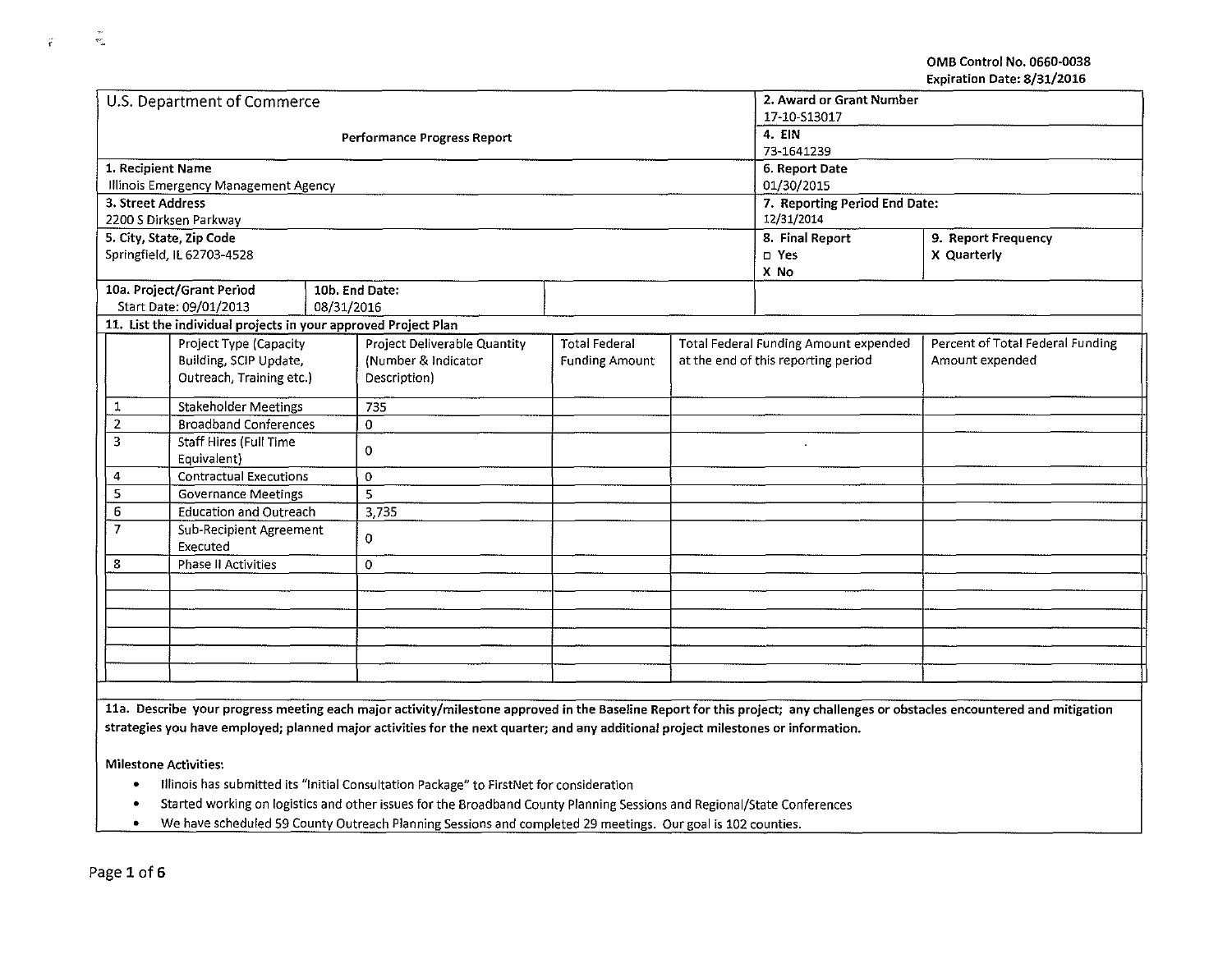- Continuing to follow our Illinois FirstNet Project Plan. • 32 Stakeholder Engagements 735 People o Oct 1- Dec <sup>312014</sup>  $\blacksquare$ Kendall County FirstNet Planning Session @ Yorkville  $-$  Oct  $1-22$  people for 2 hours Will County FirstNet Planning Session @ New Lenox  $-$  Oct  $1-30$  people for 2 hours  $\overline{\phantom{a}}$ Kankakee County FirstNet Planning Session@ Kankakee ~ Oct 2-8 people for 2 hours Grundy County FirstNet Planning Session @ Morris - Oct  $2 - 17$  people for 2 hours  $\blacksquare$ Tazewell County FirstNet Planning Session @ Tremont - Oct 7 - 19 people for 2 hours Vermillion County FirstNet Planning Session @ Tilton  $-$  Oct 7 $-11$  people for 2 hours Douglas County FirstNet Planning Session @ Tuscola  $-$  Oct 8 - 9 people for 2 hours  $\blacksquare$ Illinois Fire Chiefs Conference @Peoria- Oct 13-15- Vendor Booth IPSTA (Illinois Public Safety Telecommunications Assoc) Conference @ Springfield  $-$  Oct 21 - 46 people for 1.25 hours Fayette County FirstNet Planning Session@ Vandalia- Oct 28-3 people for 1.25 hours Jefferson County FirstNet Planning Session @ Mt. Vernon - Oct 28 - 13 people for 2 hours • SPARC (Shawnee Preparedness & Response Coalition) Meeting@ Marion -Oct 21-63 people for 1 hour Clay County FirstNet Planning Session@ Flora- Oct 29 -11 people for 2 hours Coles, Moultrie & Cumberland County FirstNet Planning Session @ Charleston - Oct 29 - 24 people for 2 hours  $\blacksquare$ • IPWMAN (Illinois Public Works Mutual Aid Network) Conference@ Bloomington- Oct 30-53 people for 1 hour Marion County FirstNet Planning Session @ Salem - Oct 29 - 24 people for 2 hours • Winnebago County FirstNet Planning Session@ Rockford- Nov 5-13 people for 2 hours • Carroll County FirstNet Planning Session@ Mt. Carroll- Nov 6-10 people for 2 hours lee County FirstNet Planning Session@ Dixon- Nov 6-20 people for 2 hours Mercer County First Net Planning Session @ Aledo - Nov  $6-12$  people for 2 hours Henderson County FirstNet Planning Session @ Biggsville - Nov 6 - 10 people for 2 hours Rock Island County FirstNet Planning Session @ Milan - Nov 5 - 13 people for 2 hours Sangamon County FirstNet Planning Session@ Springfield- Nov 13-7 people for 2 hours Adams County FirstNet Planning Session @ Quincy - Nov 13 - 14 people for 2 hours GMIS {Government Management Information Sciences) Conference@ Bloomington- Nov 12-31 people for 1 hour  $\blacksquare$ EMS (Emergency Management Systems) Summit@ Springfield- Nov 19-71 people for 1 hour Monroe County FirstNet Planning Session @ Waterloo- Nov 18- 22 people for 2 hours  $\blacksquare$ Peoria County FirstNet Planning Session @ Peoria - Nov 21 - 18 people for 2 hours  $\blacksquare$ St. Clair County FirstNet Planning Session@ Fairview Heights- Nov 19-23 people for 2 hours Cook County FirstNet Planning Session@ Palatine- Nov 25-20 people for 2 hours IESMA {Illinois Emergency Services Management Association) Meeting@ Rend Lake- Dec 5-14 people for 30 minutes • Eastern Illinois Broadband Summit@ Mattoon- Dec 4-54 people for 10 minutes • leadership Meetings  $O$  Oct  $1 - Dec$  31 2014
	- $\blacksquare$ Central Management Services (CMS) in Nov, Dec
	- ll CIO in Nov and Dec
	- SAA in Oct, Nov, Dec

 $\mathcal{R}_{\text{max}}^{(n)}$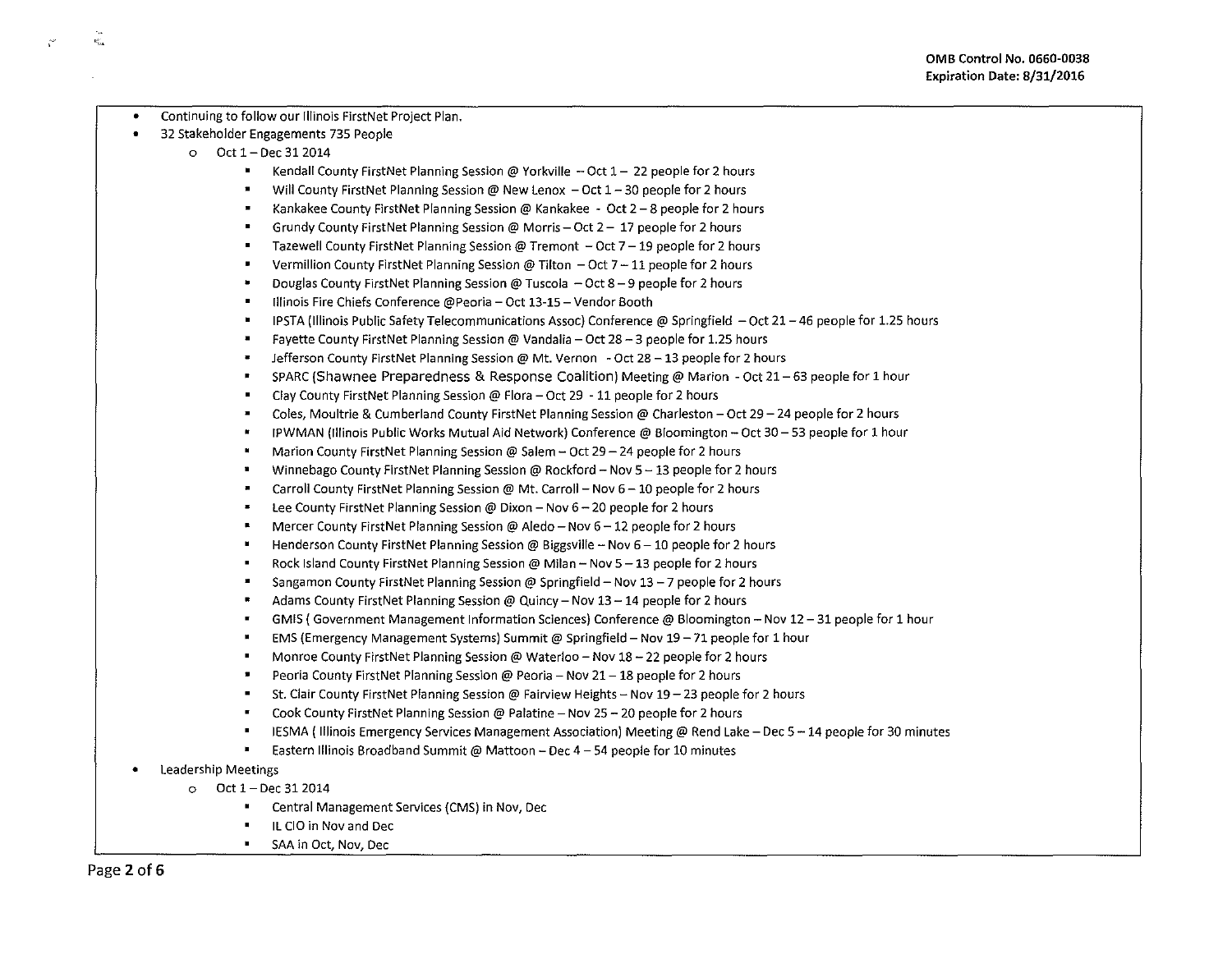- . Broadband Deployment Council leadership in Nov
- Weekly Core Team Project Calls

# • Auxiliary Meetings

- 0 listen in on FIRSTNET Board Meetings
- 0 FIRSTNET Programmatic Update Sessions
	- Monthly (3)
	- Quarterly (1)

# • Governance Meetings

- 0 Illinois Terrorism Task Force Public Safety Broadband Task Force Monthly Meetings -(Oct, Nov)
- 0 Statewide lnteroperability Executive Committee (SIEC) Monthly Meetings (Oct, Nov)
- 0 Broadband Deployment Council Quarterly Meetings- Nov

### Other Activities:

• NTR

# Challenges:

,  $x_n$ 

• NTR

11b. If the project team anticipates requesting any changes to the approved Baseline Report in the next quarter, describe those below. Note that any substantive changes to the Baseline Report must be approved by the Department of Commerce before implementation.

• There will be budget modifications submitted this quarter.

llc. Provide any other information that would be useful to NTIA as it assesses this project's progress.

- Illinois FIRSTNET Website is operational
- Initial Consultation Package is completed and Submitted
- Mailing Quarterly Illinois FirstNet Newsletter for stakeholders
- Weekly discussions and Monthly Meetings
- Outreach Plan is being executed on
- •

lld. Describe any success stories or best practices you have identified. Please be as specific as possible.

- Engaging with the Electric and Telephone Cooperatives continues .
- Engaging with ll Universities and Carriers about public/private Partnerships
- Meet with the CIO and CMS and every 2 weeks for progress reports
- The project and grants team are meeting every week .

12. Personnel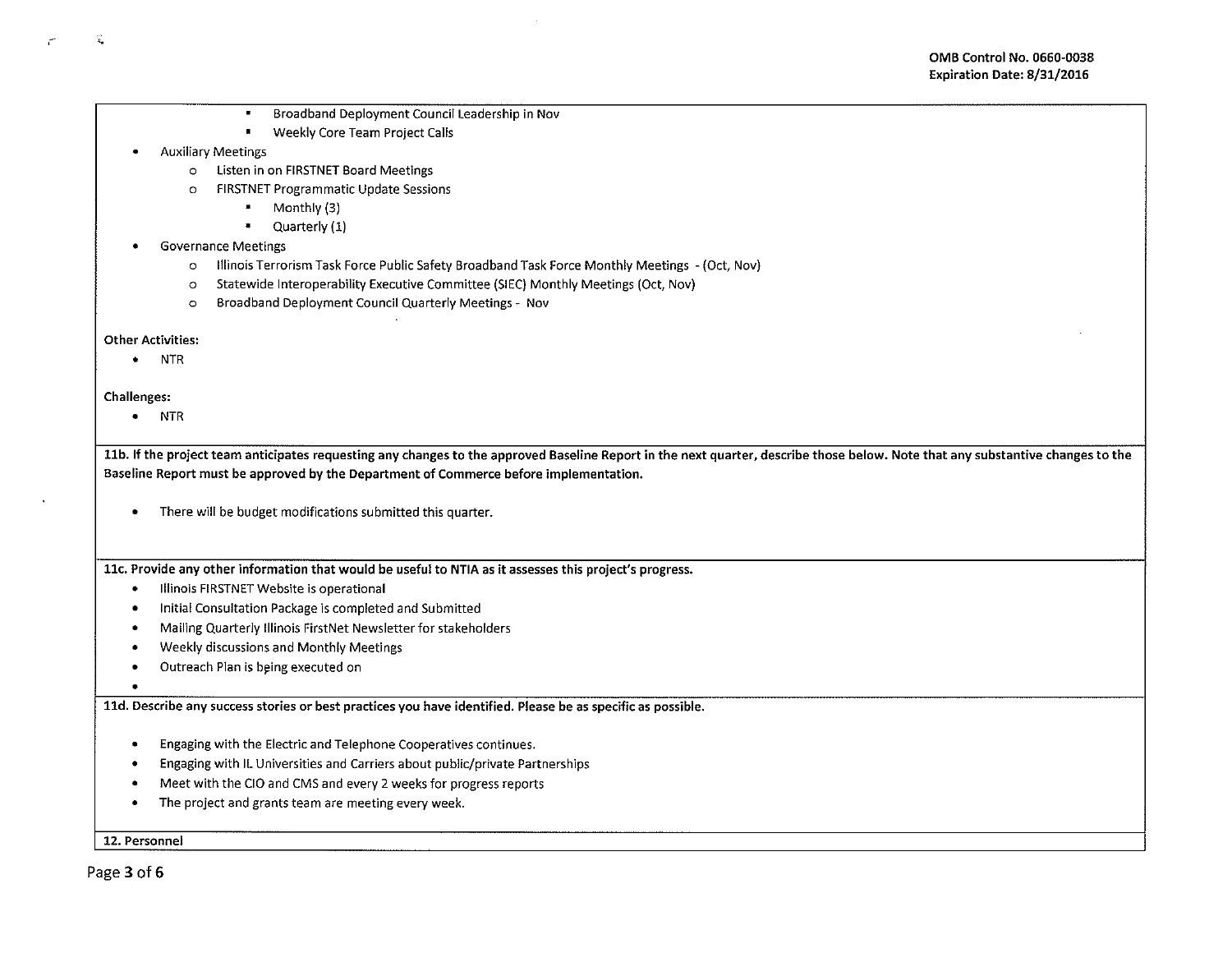| 12a. If the project is not fully staffed, describe how any lack of staffing may impact the project's time line and when the project will be fully staffed. |  |
|------------------------------------------------------------------------------------------------------------------------------------------------------------|--|
|------------------------------------------------------------------------------------------------------------------------------------------------------------|--|

12b. Staffing Table

 $\frac{1}{4}$  .  $\frac{1}{2}$ 

| <b>Job Title</b>                                 | FTE % | Project(s) Assigned                                                                                                                   | Change<br>Hired 05/01/2014 |  |
|--------------------------------------------------|-------|---------------------------------------------------------------------------------------------------------------------------------------|----------------------------|--|
| Grant Program Manager-Bob Evans                  | 100%  | Point of Contact for State Administrative Agency (IEMA) and liaison with NTIA                                                         |                            |  |
|                                                  |       |                                                                                                                                       |                            |  |
|                                                  |       |                                                                                                                                       |                            |  |
|                                                  |       |                                                                                                                                       |                            |  |
|                                                  |       |                                                                                                                                       |                            |  |
|                                                  |       |                                                                                                                                       |                            |  |
|                                                  |       |                                                                                                                                       |                            |  |
|                                                  |       |                                                                                                                                       |                            |  |
|                                                  |       |                                                                                                                                       |                            |  |
|                                                  |       |                                                                                                                                       |                            |  |
|                                                  |       |                                                                                                                                       |                            |  |
| 13. Subcontracts (Vendors and/or Sub-recipients) |       |                                                                                                                                       |                            |  |
|                                                  |       | 13a. Subcontracts Table - Include all subcontractors. The totals from this table must equal the "Subcontracts Total" in Question 14f. |                            |  |

# 13a. Subcontracts Table Include all subcontractors. The totals from this table must equal the {/Subcontracts Total" in Question 14f.

| Name                                                   | Subcontract Purpose                                                                                                                                                                                                                                                                                                                                                                        | Type<br>(Vendor/Sub-<br>rec. | RFP/RFQ<br>Issued<br>(Y/N) | Contract<br>Executed<br>(Y/N) | Start<br>Date | End<br>Date   | <b>Total Federal</b><br><b>Funds Allocated</b> | Total Matching<br><b>Funds Allocated</b> | Project and % Assigned                                                                                                                                                                                                                                 |
|--------------------------------------------------------|--------------------------------------------------------------------------------------------------------------------------------------------------------------------------------------------------------------------------------------------------------------------------------------------------------------------------------------------------------------------------------------------|------------------------------|----------------------------|-------------------------------|---------------|---------------|------------------------------------------------|------------------------------------------|--------------------------------------------------------------------------------------------------------------------------------------------------------------------------------------------------------------------------------------------------------|
| Illinois Law<br>Enforcement<br>Alarm System<br>(ILEAS) | 80% of SWIC (Joe<br>Galvin) time dedicated<br>to SLIGP, Technical<br>System Architect (Bill<br>Springer), Outreach<br>Liaison<br>Coordinator(Gary<br>Cochran), Fiscal Grant<br>and Travel<br>Coordinator (Lori Bell),<br>personnel travel,<br>statewide and regional<br>conferences, meeting<br>expenses, printing,<br>office supplies,<br>technology and<br>management/adminis<br>tration | Sub-recipient                | Y                          | Y                             | 9/10/20<br>13 | 3/31/2<br>016 | \$822,513.76                                   | \$0.00                                   | Stakeholder Meetings<br>(80% of project)<br><b>Broadband Conferences</b><br>(100% of project)<br>Staff Hires (Full Time<br>Equivalent) (60% of<br>project)<br>Governance Meetings<br>(80% of project)<br>Education and<br>Outreach (80% of<br>project) |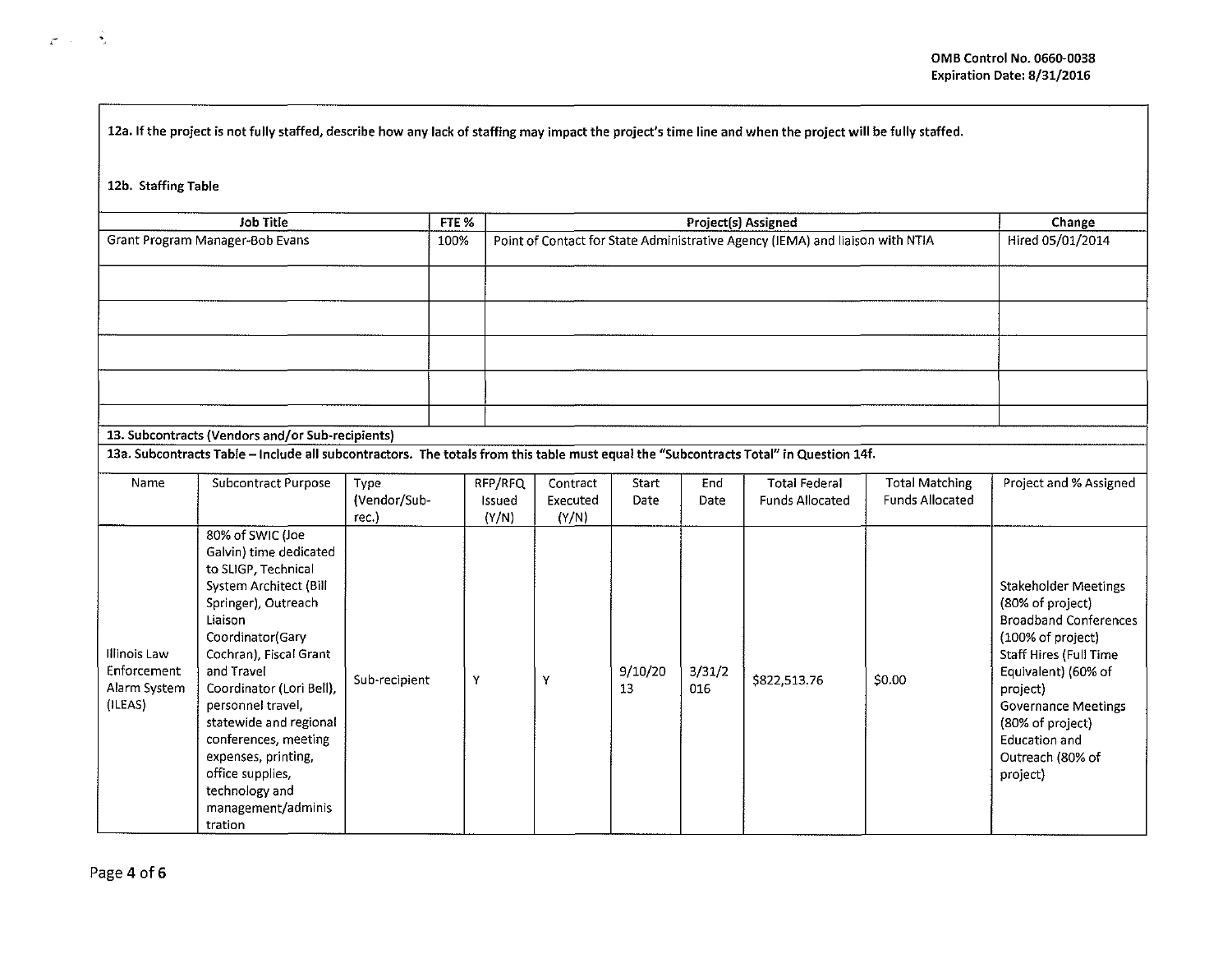| 13b. Describe any challenges encountered with vendors and/or sub-recipients.                                                          |                |                          |                          |                                                   |                                                                                                                                                                                      |                          |  |  |  |  |
|---------------------------------------------------------------------------------------------------------------------------------------|----------------|--------------------------|--------------------------|---------------------------------------------------|--------------------------------------------------------------------------------------------------------------------------------------------------------------------------------------|--------------------------|--|--|--|--|
| None to Report this quarter                                                                                                           |                |                          |                          |                                                   |                                                                                                                                                                                      |                          |  |  |  |  |
|                                                                                                                                       |                |                          |                          |                                                   |                                                                                                                                                                                      |                          |  |  |  |  |
|                                                                                                                                       |                |                          |                          |                                                   |                                                                                                                                                                                      |                          |  |  |  |  |
|                                                                                                                                       |                |                          |                          |                                                   |                                                                                                                                                                                      |                          |  |  |  |  |
| 14. Budget Worksheet<br>Columns 2, 3 and 4 must match your current project budget for the entire award, which is the SF-424A on file. |                |                          |                          |                                                   |                                                                                                                                                                                      |                          |  |  |  |  |
|                                                                                                                                       |                |                          |                          |                                                   |                                                                                                                                                                                      |                          |  |  |  |  |
| Only list matching funds that the Department of Commerce has already approved.                                                        |                |                          |                          |                                                   |                                                                                                                                                                                      |                          |  |  |  |  |
| Project Budget Element (1)                                                                                                            | Federal Funds  | <b>Approved Matching</b> | <b>Total Budget</b>      | Federal Funds                                     | Approved Matching Funds                                                                                                                                                              | Total Funds Expended (7) |  |  |  |  |
|                                                                                                                                       | Awarded (2)    | Funds (3)                | (4)                      | Expended (5)                                      | Expended (6)                                                                                                                                                                         |                          |  |  |  |  |
| a. Personnel Salaries                                                                                                                 | \$249,375.00   | \$520,089.00             | \$769,464.00             | \$49,094.00                                       | \$0                                                                                                                                                                                  | \$49,094                 |  |  |  |  |
| b. Personnel Fringe Benefits                                                                                                          | \$188,906.00   | \$241,962.20             | \$430,868.20             | \$41,220.32                                       | \$0                                                                                                                                                                                  | \$41,220.32              |  |  |  |  |
| c. Travel                                                                                                                             | \$161,712.00   | 50                       | \$161,712.00             | \$4,352.18                                        | \$0                                                                                                                                                                                  | \$4,352.18               |  |  |  |  |
| d. Equipment                                                                                                                          | \$0            | 50                       | \$0                      | \$0                                               | \$0                                                                                                                                                                                  | \$0                      |  |  |  |  |
| e. Materials/Supplies                                                                                                                 | \$53,808.00    | \$12,000.00              | \$65,808.00              | \$O                                               | \$0                                                                                                                                                                                  | \$0                      |  |  |  |  |
| f. Subcontracts Total                                                                                                                 | \$3,294,800.23 | \$120,060.61             | \$3,414,860.84           | \$290,489.86                                      | \$0                                                                                                                                                                                  | \$290,489.86             |  |  |  |  |
| g. Other                                                                                                                              | \$118,800.00   | \$13,169.76              | \$131,969.76             | \$0                                               | $\overline{\xi_0}$                                                                                                                                                                   | \$0                      |  |  |  |  |
| h. Indirect Costs                                                                                                                     |                | \$109,570.20             | \$109,570.20             | \$C                                               | $\overline{50}$                                                                                                                                                                      | \$0                      |  |  |  |  |
| i. Total Costs                                                                                                                        | \$4,067,401.23 | \$1,016,851.77           | \$5,084,253.00           | \$385,156.36                                      | \$0                                                                                                                                                                                  | \$385,156.36             |  |  |  |  |
| i. % of Total                                                                                                                         |                |                          |                          | 100%                                              | 0%                                                                                                                                                                                   | 100%                     |  |  |  |  |
|                                                                                                                                       |                |                          |                          |                                                   | 15. Certification: I certify to the best of my knowledge and belief that this report is correct and complete for performance of activities for the purpose(s) set forth in the award |                          |  |  |  |  |
| documents.                                                                                                                            |                |                          |                          |                                                   |                                                                                                                                                                                      |                          |  |  |  |  |
|                                                                                                                                       |                |                          |                          |                                                   |                                                                                                                                                                                      |                          |  |  |  |  |
| 16a. Typed or printed name and title of Authorized Certifying Official                                                                |                |                          |                          | 16c. Telephone (area code, number, and extension) |                                                                                                                                                                                      |                          |  |  |  |  |
|                                                                                                                                       |                |                          |                          |                                                   |                                                                                                                                                                                      |                          |  |  |  |  |
| Robert Evans, Grant Program Manager                                                                                                   |                |                          |                          | 217-782-2700                                      |                                                                                                                                                                                      |                          |  |  |  |  |
|                                                                                                                                       |                |                          | 16d. Email Address       |                                                   |                                                                                                                                                                                      |                          |  |  |  |  |
|                                                                                                                                       |                |                          | Bob.P.Evans@illinois.gov |                                                   |                                                                                                                                                                                      |                          |  |  |  |  |
|                                                                                                                                       |                |                          |                          |                                                   |                                                                                                                                                                                      |                          |  |  |  |  |
|                                                                                                                                       |                |                          |                          |                                                   |                                                                                                                                                                                      |                          |  |  |  |  |
| 16b. Signature/of Authorized Certifying Official                                                                                      |                |                          |                          | 16e. Date Report Submitted (month, day, year)     |                                                                                                                                                                                      |                          |  |  |  |  |
|                                                                                                                                       |                |                          |                          |                                                   | January 29<br>2015                                                                                                                                                                   |                          |  |  |  |  |
|                                                                                                                                       |                |                          |                          |                                                   |                                                                                                                                                                                      |                          |  |  |  |  |

According to the Paperwork Reduction Act, as amended, no persons are required to respond to a collection of information unless it displays a currently valid OMB control number. Public reporting burden for this collection of information is estimated to average 10 hours per response for the application process, including time for reviewing instructions, searching existing data sources, gathering and maintaining the data needed, and completing and reviewing the collection of information. Send comments regarding the burden estimate or any other aspect of this

"

 $\mathcal{L}^{\text{max}}$  , and